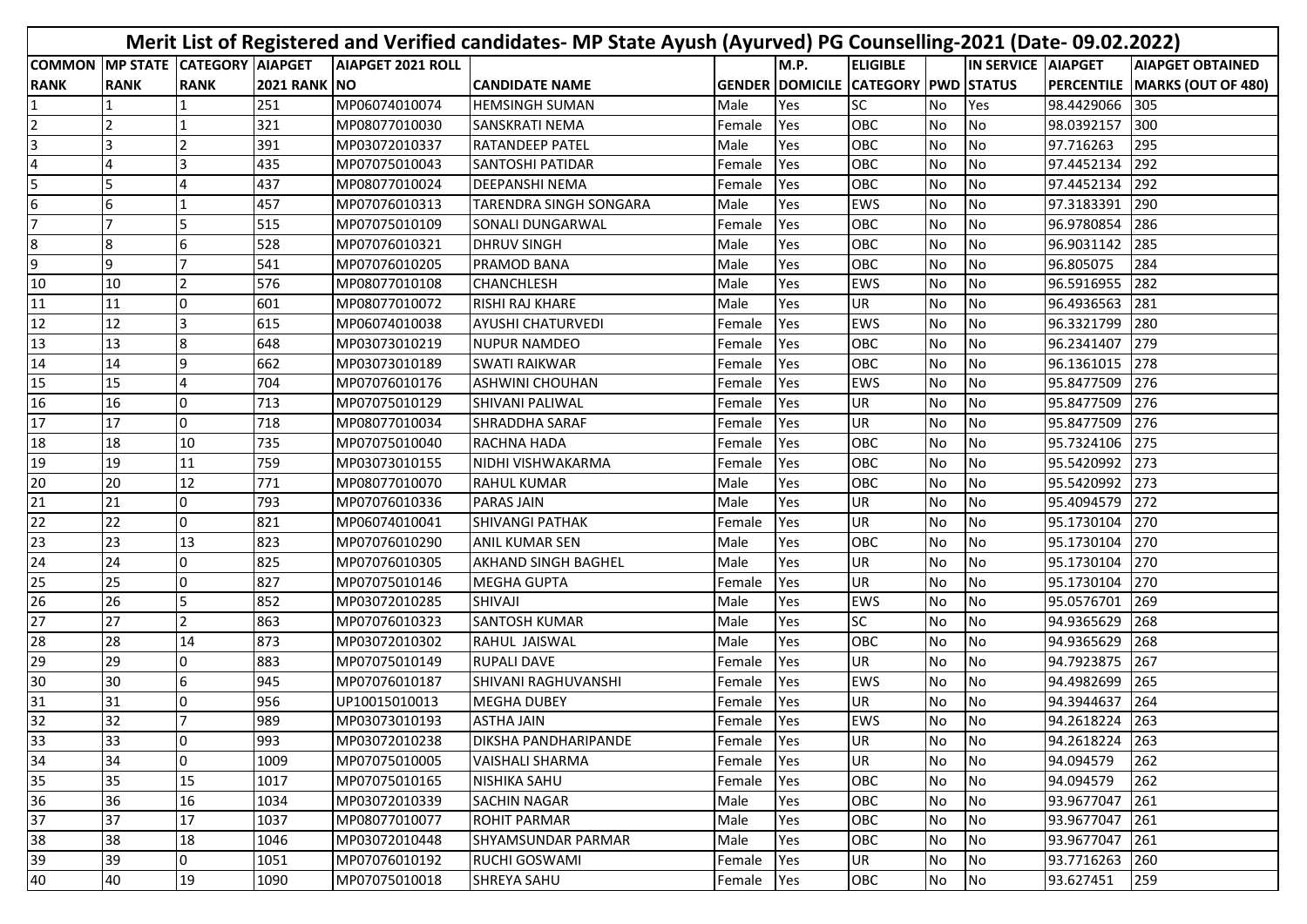|             |             | COMMON MP STATE CATEGORY AIAPGET |                     | <b>AIAPGET 2021 ROLL</b> |                          |        | M.P.                   | <b>ELIGIBLE</b>            |           | IN SERVICE AIAPGET |                | <b>AIAPGET OBTAINED</b>              |
|-------------|-------------|----------------------------------|---------------------|--------------------------|--------------------------|--------|------------------------|----------------------------|-----------|--------------------|----------------|--------------------------------------|
| <b>RANK</b> | <b>RANK</b> | <b>RANK</b>                      | <b>2021 RANK NO</b> |                          | CANDIDATE NAME           |        | <b>GENDER DOMICILE</b> | <b>CATEGORY PWD STATUS</b> |           |                    |                | <b>PERCENTILE MARKS (OUT OF 480)</b> |
| 41          | 41          | 20                               | 1128                | MP07075010017            | <b>BHAVANA YADAV</b>     | Female | Yes                    | OBC                        | No        | No                 | 93.4313725     | 258                                  |
| 42          | 42          | 0                                | 1163                | MP06074010056            | RAINU CHAUHAN            | Female | Yes                    | <b>UR</b>                  | No        | <b>No</b>          | 93.2122261     | 256                                  |
| 43          | 43          | 8                                | 1187                | MP03072010445            | DEEPAK RAGHUWANSHI       | Male   | Yes                    | <b>EWS</b>                 | No        | No                 | 92.9700115     | 255                                  |
| 44          | 44          | 9                                | 1199                | MP06074010019            | PRATIBHA SINGH           | Female | Yes                    | <b>EWS</b>                 | No        | No                 | 92.9700115     | 255                                  |
| 45          | 45          | 10                               | 1225                | MP07076010174            | <b>SHWETA OJHA</b>       | Female | Yes                    | <b>EWS</b>                 | No        | <b>No</b>          | 92.8431373     | 254                                  |
| 46          | 46          | 11                               | 1226                | MP07076010200            | NITISH SHARMA            | Male   | Yes                    | <b>EWS</b>                 | No        | No                 | 92.8431373     | 254                                  |
| 47          | 47          | 12                               | 1227                | MP06074010024            | <b>SHRUTI AGNIHOTRI</b>  | Female | Yes                    | <b>EWS</b>                 | No        | No                 | 92.8431373     | 254                                  |
| 48          | 48          | 13                               | 1233                | MP07075010171            | NIHARIKA VIJAYVERGIYA    | Female | Yes                    | <b>EWS</b>                 | No        | <b>No</b>          | 92.8431373     | 254                                  |
| 49          | 49          | 21                               | 1234                | MP07075010015            | TEJALRANI JAISWAL        | Female | Yes                    | OBC                        | No        | <b>No</b>          | 92.8431373     | 254                                  |
| 50          | 50          | 14                               | 1236                | MP07075010011            | <b>ARPITA BADOLE</b>     | Female | Yes                    | <b>EWS</b>                 | <b>No</b> | No                 | 92.8431373     | 254                                  |
| 51          | 51          | 22                               | 1240                | MP07075010033            | AAYUSHI CHOUHAN          | Female | Yes                    | OBC                        | No        | No                 | 92.8431373     | 254                                  |
| 52          | 52          | l0                               | 1248                | MP03073010041            | ANANYA SHRIVASTAVA       | Female | Yes                    | UR                         | <b>No</b> | <b>No</b>          | 92.6643599     | 253                                  |
| 53          | 53          | l0                               | 1284                | MP06074010032            | <b>RUNJHUN JAIN</b>      | Female | Yes                    | UR                         | No        | <b>No</b>          | 92.4509804     | 252                                  |
| 54          | 54          | 23                               | 1314                | MP03073010187            | POOJA SAHU               | Female | Yes                    | OBC                        | No        | No                 | 92.3298731     | 251                                  |
| 55          | 55          | 0                                | 1316                | MP03073010210            | SHILPA SHUKLA            | Female | Yes                    | UR.                        | No        | <b>No</b>          | 92.3298731     | 251                                  |
| 56          | 56          | 24                               | 1342                | MP03072010368            | <b>LAKHAN JAT</b>        | Male   | Yes                    | <b>OBC</b>                 | No        | <b>No</b>          | 92.1395617     | 250                                  |
| 57          | 57          | 25                               | 1363                | MP07075010023            | <b>NEHA YADAV</b>        | Female | Yes                    | OBC                        | No        | No                 | 92.1395617     | 250                                  |
| 58          | 58          | 26                               | 1370                | MP03073010199            | <b>SWATI SHARMA</b>      | Female | Yes                    | OBC                        | No        | No                 | 91.9607843     | 249                                  |
| 59          | 59          | 15                               | 1389                | MP03073010209            | PRIYA JAIN               | Female | Yes                    | <b>EWS</b>                 | No        | No                 | 91.9607843     | 249                                  |
| 60          | 60          | lo                               | 1414                | MP03073010062            | KRITIKA BHARADWAJ        | Female | Yes                    | <b>UR</b>                  | <b>No</b> | <b>No</b>          | 91.83391       | 248                                  |
| 61          | 61          | 27                               | 1422                | MP03073010016            | <b>ARTI YADAV</b>        | Female | Yes                    | OBC                        | No        | No                 | 91.6262976     | 247                                  |
| 62          | 62          | 16                               | 1431                | MP08077010084            | DEEPAM BADONYA           | Male   | Yes                    | <b>EWS</b>                 | No        | No                 | 91.6262976     | 247                                  |
| 63          | 63          | 17                               | 1436                | MP07076010246            | <b>RITESH ROY</b>        | Male   | Yes                    | <b>EWS</b>                 | No        | No                 | 91.6262976     | 247                                  |
| 64          | 64          | 28                               | 1439                | MP07075010039            | <b>DIVYA GUPTA</b>       | Female | Yes                    | OBC                        | No        | <b>No</b>          | 91.6262976     | 247                                  |
| 65          | 65          | 18                               | 1446                | MP06074010086            | <b>ASHISH SHARMA</b>     | Male   | Yes                    | <b>EWS</b>                 | No        | No                 | 91.6262976     | 247                                  |
| 66          | 66          | 29                               | 1463                | MP03072010291            | <b>SACHIN PATIDAR</b>    | Male   | Yes                    | OBC                        | No        | <b>No</b>          | 91.4417532     | 246                                  |
| 67          | 67          | l0                               | 1468                | MP03072010293            | NEERAJ KUMAR PATHAK      | Male   | Yes                    | <b>UR</b>                  | <b>No</b> | <b>No</b>          | 91.4417532     | 246                                  |
| 68          | 68          | 30                               | 1489                | MP07075010106            | PURNIMA MEENA            | Female | Yes                    | OBC                        | <b>No</b> | No                 | 91.2110727     | 245                                  |
| 69          | 69          | 3                                | 1491                | MP08077010098            | YOGRAJ PRAJAPATI         | Male   | Yes                    | <b>SC</b>                  | No        | No                 | 91.2110727     | 245                                  |
| 70          | 70          | 31                               | 1506                | MP07076010276            | SHRIKANT LODHI           | Male   | Yes                    | OBC                        | No        | No                 | 91.2110727     | 245                                  |
| 71          | 71          | 32                               | 1511                | MP03072010361            | <b>BHUPENDRA PARIHAR</b> | Male   | Yes                    | OBC                        | No        | <b>No</b>          | 91.2110727     | 245                                  |
| 72          | 72          | 33                               | 1525                | MP03073010008            | RANJANA RAI              | Female | Yes                    | OBC                        | No        | Yes                | 91.0553633     | 244                                  |
| 73          | 73          | 34                               | 1549                | MP07076010190            | <b>GUNJAN THAKUR</b>     | Female | Yes                    | <b>OBC</b>                 | No        | <b>No</b>          | 91.0553633 244 |                                      |
| 74          | 74          | 19                               | 1561                | MP07075010012            | MAHIMA ASTHANA           | Female | Yes                    | <b>EWS</b>                 | No        | No                 | 90.9342561 243 |                                      |
| 75          | 75          | 20                               | 1563                | MP07076010238            | DINESH VIJAYWARGIYA      | Male   | Yes                    | <b>EWS</b>                 | No        | No                 | 90.9342561     | 243                                  |
| 76          | 76          | 0                                | 1567                | MP03073010009            | ANAMIKA SINGH TOMAR      | Female | Yes                    | <b>UR</b>                  | No        | No                 | 90.9342561     | 243                                  |
| 77          | 77          | 35                               | 1578                | MP07076010234            | <b>SAVAN PATIDAR</b>     | Male   | Yes                    | OBC                        | No        | No                 | 90.7958478     | 242                                  |
| 78          | 78          | 0                                | 1599                | UP10015010011            | NEERAJA TIWARI           | Female | Yes                    | UR                         | No        | Yes                | 90.6286044     | 241                                  |
| 79          | 79          | 0                                | 1605                | MP03073010101            | PRERANA SHARMA           | Female | Yes                    | <b>UR</b>                  | <b>No</b> | No                 | 90.6286044     | 241                                  |
| 80          | 80          | 0                                | 1628                | MP06074010005            | <b>MONIKA SHARMA</b>     | Female | Yes                    | <b>UR</b>                  | No        | Yes                | 90.4152249     | 240                                  |
| 81          | 81          | 36                               | 1646                | MP07075010173            | SHIVANI CHOURASIA        | Female | Yes                    | OBC                        | No        | No                 | 90.4152249     | 240                                  |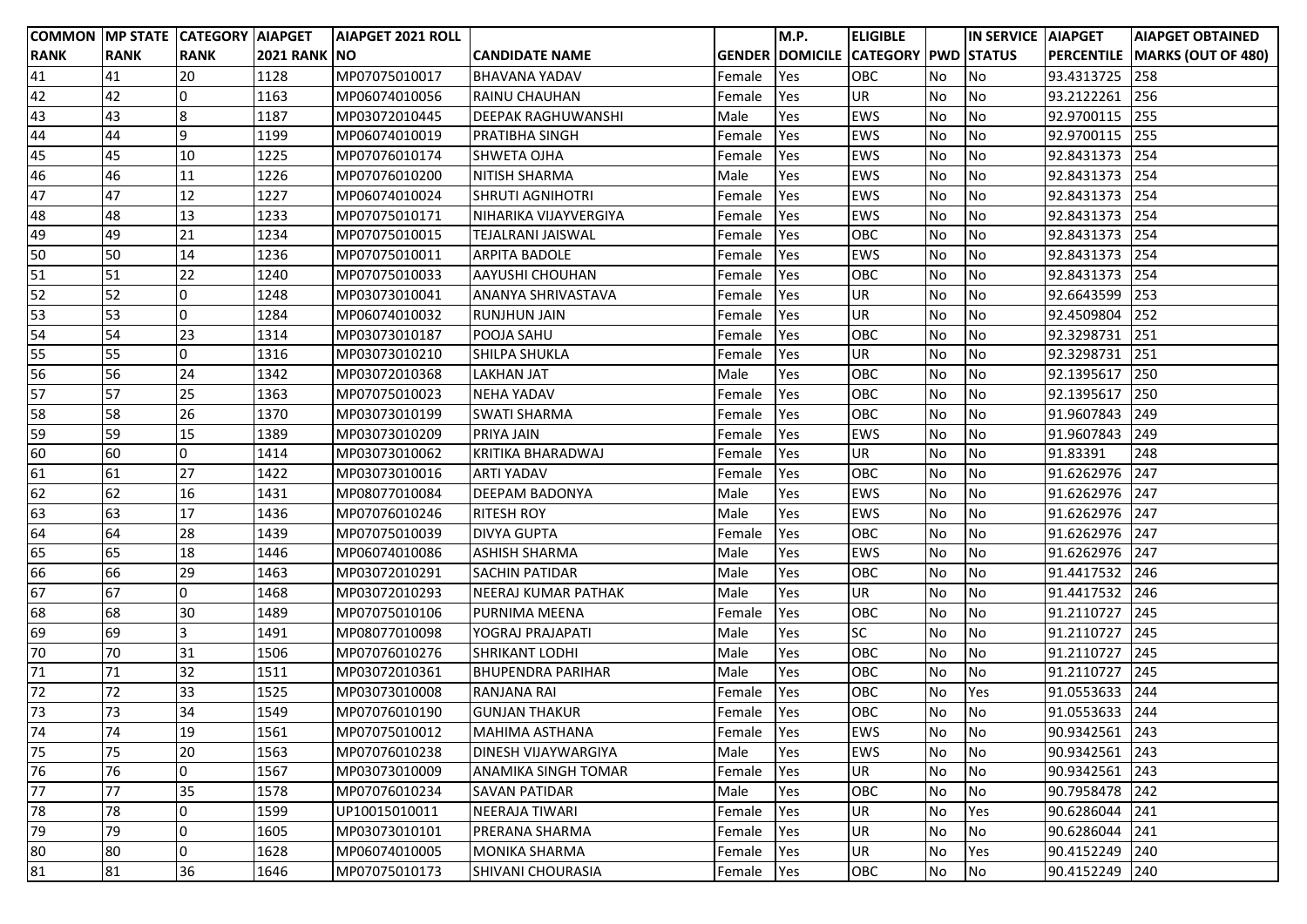|             |             | COMMON MP STATE CATEGORY AIAPGET |                     | <b>AIAPGET 2021 ROLL</b> |                                |        | M.P. | <b>ELIGIBLE</b>                            |           | IN SERVICE AIAPGET |                | <b>AIAPGET OBTAINED</b>       |
|-------------|-------------|----------------------------------|---------------------|--------------------------|--------------------------------|--------|------|--------------------------------------------|-----------|--------------------|----------------|-------------------------------|
| <b>RANK</b> | <b>RANK</b> | <b>RANK</b>                      | <b>2021 RANK NO</b> |                          | <b>CANDIDATE NAME</b>          |        |      | <b>GENDER DOMICILE CATEGORY PWD STATUS</b> |           |                    |                | PERCENTILE MARKS (OUT OF 480) |
| 82          | 82          | 37                               | 1648                | MP03073010023            | <b>RITU RATHORE</b>            | Female | Yes  | OBC                                        | No        | <b>No</b>          | 90.4152249     | 240                           |
| 83          | 83          | l0                               | 1661                | MP07076010327            | <b>DEEPENDRA SINGH RATHORE</b> | Male   | Yes  | UR                                         | No        | No                 | 90.4152249     | 240                           |
| 84          | 84          | 38                               | 1702                | MP03073010164            | <b>SHILPA DHOTE</b>            | Female | Yes  | OBC                                        | <b>No</b> | <b>No</b>          | 90.1211073     | 238                           |
| 85          | 85          | 39                               | 1728                | MP08077010008            | <b>SHRADDHA SINGH THAKUR</b>   | Female | Yes  | OBC                                        | <b>No</b> | No                 | 89.9538639     | 237                           |
| 86          | 86          | 40                               | 1752                | MP07075010041            | <b>MONICA YADAV</b>            | Female | Yes  | OBC                                        | No        | No                 | 89.8039216     | 236                           |
| 87          | 87          | 21                               | 1754                | MP06074010094            | <b>GAJENDRA SINGH SENGAR</b>   | Male   | Yes  | EWS                                        | <b>No</b> | No                 | 89.8039216 236 |                               |
| 88          | 88          | $\overline{a}$                   | 1760                | MP03073010095            | <b>SONAM PATHARIYA</b>         | Female | Yes  | <b>SC</b>                                  | <b>No</b> | <b>No</b>          | 89.8039216     | 236                           |
| 89          | 89          | 41                               | 1764                | MP07075010089            | RAVINA VAISHNAV                | Female | Yes  | OBC                                        | <b>No</b> | No                 | 89.8039216     | 236                           |
| 90          | 90          | 0                                | 1777                | UP10015010019            | <b>RINKU GUPTA</b>             | Male   | Yes  | UR                                         | No        | <b>No</b>          | 89.532872      | 235                           |
| 91          | 91          | l0                               | 1823                | MP08077010054            | <b>VIDHI MISHRA</b>            | Female | Yes  | <b>UR</b>                                  | No        | <b>No</b>          | 89.3483276     | 234                           |
| 92          | 92          | $\mathbf{1}$                     | 1831                | MP03072010259            | <b>PREETI RATHOR</b>           | Female | Yes  | <b>ST</b>                                  | No        | No                 | 89.3483276 234 |                               |
| 93          | 93          | 5                                | 1838                | MP07076010198            | <b>AKANKSHA GWALE</b>          | Female | Yes  | <b>SC</b>                                  | No        | No                 | 89.3483276     | 234                           |
| 94          | 94          | 42                               | 1840                | MP07075010158            | <b>VANNI HARINKHEDE</b>        | Female | Yes  | OBC                                        | No        | No                 | 89.3483276     | 234                           |
| 95          | 95          | 43                               | 1884                | MP07075010016            | <b>AMREEN QURESHI</b>          | Female | Yes  | OBC                                        | No        | No                 | 89.0253749     | 232                           |
| 96          | 96          | 0                                | 1894                | MP07075010107            | <b>ARCHANA SHARMA</b>          | Female | Yes  | UR                                         | No        | <b>No</b>          | 89.0253749     | 232                           |
| 97          | 97          | 6                                | 1952                | MP07075010122            | <b>BHAVANA KOLARE</b>          | Female | Yes  | <b>SC</b>                                  | <b>No</b> | <b>No</b>          | 88.5928489     | 230                           |
| 98          | 98          | 44                               | 1955                | MP08077010090            | <b>MAYANK SINGH</b>            | Male   | Yes  | OBC                                        | <b>No</b> | <b>No</b>          | 88.5928489     | 230                           |
| 99          | 99          | l0                               | 1961                | MP07075010147            | <b>ALVIRA SIDDIQUI</b>         | Female | Yes  | <b>UR</b>                                  | <b>No</b> | <b>No</b>          | 88.5928489     | 230                           |
| 100         | 100         | l0                               | 1980                | MP07075010137            | <b>PRATIBHA VYAS</b>           | Female | Yes  | <b>UR</b>                                  | <b>No</b> | No                 | 88.3621684     | 229                           |
| 101         | 101         | $\overline{7}$                   | 1991                | MP07075010025            | PRIYANKA DAYAL                 | Female | Yes  | <b>SC</b>                                  | No        | No                 | 88.3621684     | 229                           |
| 102         | 102         | $\overline{0}$                   | 1992                | MP03073010134            | <b>AKANKSHA SONI</b>           | Female | Yes  | UR                                         | <b>No</b> | No                 | 88.3621684     | 229                           |
| 103         | 103         | 22                               | 1996                | MP07076010291            | PRASHANT SHRIVASTAVA           | Male   | Yes  | <b>EWS</b>                                 | No        | <b>No</b>          | 88.3621684     | 229                           |
| 104         | 104         | 0                                | 1999                | MP07076010262            | DEEPESH SOLANKI                | Male   | Yes  | UR                                         | No        | <b>No</b>          | 88.3621684     | 229                           |
| 105         | 105         | 45                               | 2001                | MR17136010144            | <b>RUPALI BISEN</b>            | Female | Yes  | OBC                                        | No        | <b>No</b>          | 88.3621684     | 229                           |
| 106         | 106         | 46                               | 2032                | MP03072010299            | <b>ATUL KUMAR PRAJAPATI</b>    | Male   | Yes  | OBC                                        | No        | No                 | 88.160323      | 228                           |
| 107         | 107         | 8                                | 2083                | MP07075010134            | <b>PRAGATI PANDOLE</b>         | Female | Yes  | <b>SC</b>                                  | <b>No</b> | No                 | 87.9411765     | 227                           |
| 108         | 108         | 47                               | 2085                | MP08077010001            | <b>AYUSHI RANA</b>             | Female | Yes  | OBC                                        | No        | <b>No</b>          | 87.9411765     | 227                           |
| 109         | 109         | $\overline{9}$                   | 2091                | MP03073010028            | <b>ROSHNI CHOUDHARY</b>        | Female | Yes  | <b>SC</b>                                  | <b>No</b> | No                 | 87.9411765     | 227                           |
| 110         | 110         | 23                               | 2100                | MP03072010251            | NANDANI BHARGAVA               | Female | Yes  | EWS                                        | No        | No                 | 87.7566321     | 226                           |
| 111         | 111         | 10                               | 2137                | MP03073010197            | <b>ARCHANA ASREKAR</b>         | Female | Yes  | <b>SC</b>                                  | <b>No</b> | <b>No</b>          | 87.5374856     | 225                           |
| 112         | 112         | 48                               | 2142                | MP07075010169            | <b>TOSHI BHAVSAR</b>           | Female | Yes  | OBC                                        | <b>No</b> | <b>No</b>          | 87.5374856     | 225                           |
| 113         | 113         | 11                               | 2150                | MP07075010113            | KIRTI SISODIYA                 | Female | Yes  | <b>SC</b>                                  | No        | <b>No</b>          | 87.5374856     | 225                           |
| 114         | 114         | 49                               | 2173                | MP03072010308            | ANKUSH SAHU                    | Male   | Yes  | <b>OBC</b>                                 | No        | No.                | 87.3241061 224 |                               |
| 115         | 115         | 0                                | 2175                | MP07076010258            | <b>HARSHUL SHARMA</b>          | Male   | Yes  | <b>UR</b>                                  | No        | No                 | 87.3241061 224 |                               |
| 116         | 116         | 50                               | 2185                | MP03073010117            | PRIYA SAHU                     | Female | Yes  | OBC                                        | No        | <b>No</b>          | 87.3241061 224 |                               |
| 117         | 117         | 51                               | 2244                | MP07076010302            | <b>PRAKHAR KAG</b>             | Male   | Yes  | OBC                                        | No        | No                 | 86.9665513 222 |                               |
| 118         | 118         | 52                               | 2270                | MP07075010080            | <b>DR.SHIVANGI RATHOR</b>      | Female | Yes  | OBC                                        | No        | No                 | 86.7474048     | 221                           |
| 119         | 119         | 24                               | 2279                | MP03072010399            | KRISHNA KANT BHARGAVA          | Male   | Yes  | EWS                                        | No        | No                 | 86.7474048     | 221                           |
| 120         | 120         | 25                               | 2310                | MP07076010213            | <b>RAHUL AGRAWAL</b>           | Male   | Yes  | EWS                                        | No        | No                 | 86.4417532 220 |                               |
| 121         | 121         | 26                               | 2317                | MP07076010328            | <b>MANOHAR SINGH RAJPUT</b>    | Male   | Yes  | <b>EWS</b>                                 | No        | No                 | 86.4417532 220 |                               |
| 122         | 122         | 12                               | 2339                | MP03072010276            | <b>BHUPENDRA JATAV</b>         | Male   | Yes  | <b>SC</b>                                  | No        | No                 | 86.4417532 220 |                               |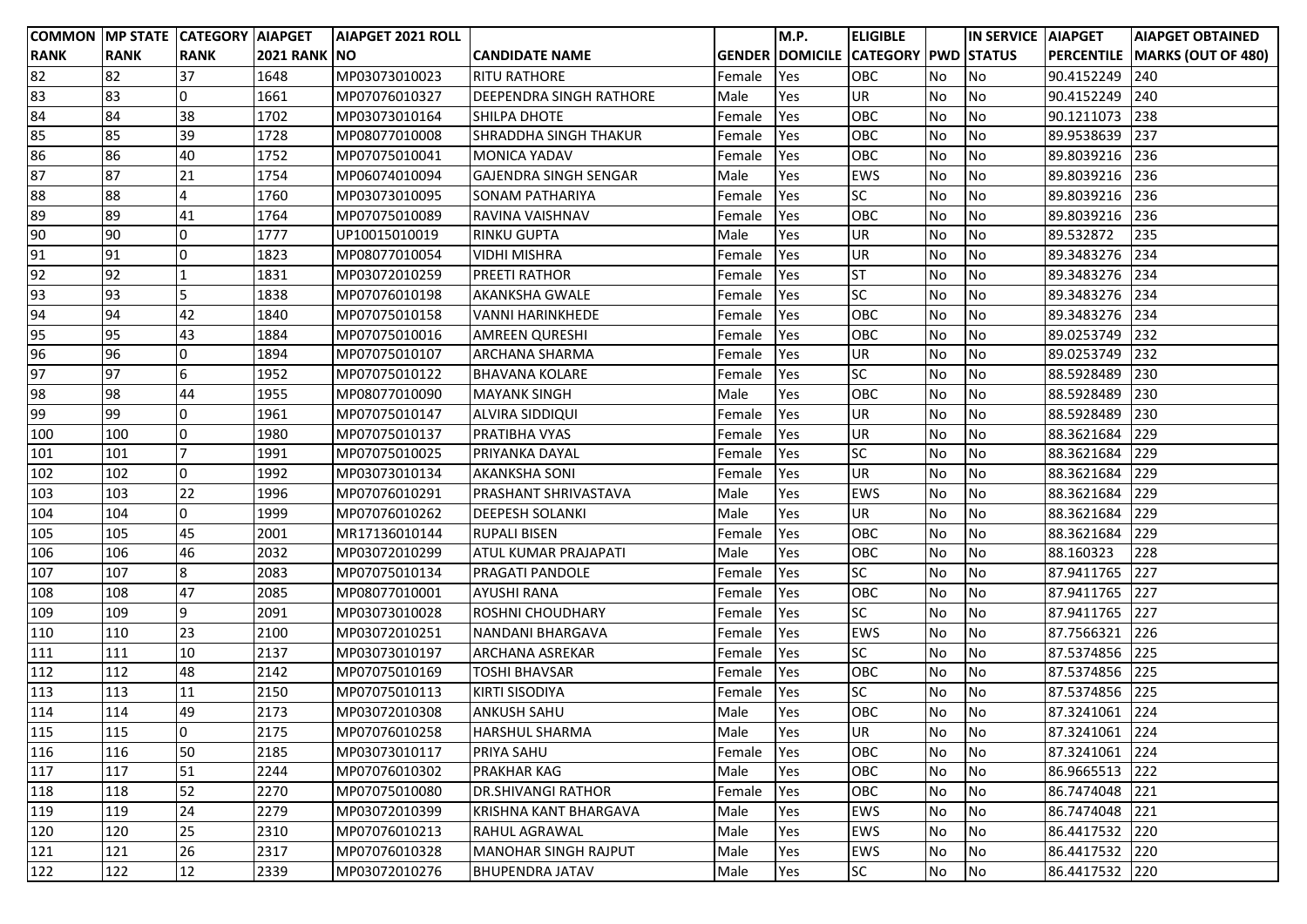|             |             | <b>COMMON MP STATE CATEGORY AIAPGET</b> |                      | <b>AIAPGET 2021 ROLL</b> |                               |        | M.P.      | <b>ELIGIBLE</b>                            |           | <b>IN SERVICE AIAPGET</b> |                | <b>AIAPGET OBTAINED</b>         |
|-------------|-------------|-----------------------------------------|----------------------|--------------------------|-------------------------------|--------|-----------|--------------------------------------------|-----------|---------------------------|----------------|---------------------------------|
| <b>RANK</b> | <b>RANK</b> | <b>RANK</b>                             | <b>2021 RANK INO</b> |                          | <b>CANDIDATE NAME</b>         |        |           | <b>GENDER DOMICILE CATEGORY PWD STATUS</b> |           |                           |                | PERCENTILE   MARKS (OUT OF 480) |
| 123         | 123         | 13                                      | 2430                 | MP03073010044            | POOJA PRAJAPATI               | Female | Yes       | <b>SC</b>                                  | No        | No                        | 85.916955      | 217                             |
| 124         | 124         | 53                                      | 2447                 | MP03072010300            | <b>SHIV SHANKAR PATEL</b>     | Male   | Yes       | OBC                                        | No        | No                        | 85.7208766 216 |                                 |
| 125         | 125         | 54                                      | 2450                 | MP03072010298            | <b>AZHARUDDIN</b>             | Male   | Yes       | OBC                                        | No        | No                        | 85.7208766 216 |                                 |
| 126         | 126         | 0                                       | 2456                 | MP06074010044            | <b>GARGI SHRIVASTAVA</b>      | Female | Yes       | <b>UR</b>                                  | No        | No                        | 85.7208766     | 216                             |
| 127         | 127         | 55                                      | 2460                 | MP03073010122            | URVASHI CHANDROL              | Female | Yes       | OBC                                        | <b>No</b> | No                        | 85.7208766     | 216                             |
| 128         | 128         | 27                                      | 2474                 | MP03073010194            | RUCHI SHARMA                  | Female | Yes       | EWS                                        | No        | No                        | 85.7208766     | 216                             |
| 129         | 129         | 14                                      | 2479                 | MP03073010086            | POONAM NAGLE                  | Female | Yes       | <b>SC</b>                                  | No        | No                        | 85.5420992     | 215                             |
| 130         | 130         | 56                                      | 2508                 | MP06074010067            | RAVI RAMAN RAJPUT             | Male   | Yes       | OBC                                        | No        | Yes                       | 85.3575548     | 214                             |
| 131         | 131         | 57                                      | 2520                 | MP07075010090            | <b>VIMLA PATIDAR</b>          | Female | Yes       | OBC                                        | No        | No                        | 85.3575548     | 214                             |
| 132         | 132         | 2                                       | 2548                 | MP03073010206            | <b>SHWETA DHURVE</b>          | Female | Yes       | <b>ST</b>                                  | No        | No                        | 85.1499423 213 |                                 |
| 133         | 133         | 0                                       | 2560                 | MP03073010006            | <b>ANKUSH ZOPE</b>            | Male   | Yes       | <b>UR</b>                                  | Yes       | No                        | 85.1499423     | 213                             |
| 134         | 0           | 0                                       | 2563                 | DL01056010247            | <b>BHAVIKA</b>                | Female | <b>No</b> | <b>UR</b>                                  | No        | No                        | 85.1499423     | 213                             |
| 135         | 134         | l0                                      | 2636                 | MP07075010069            | KAJAL JAIN                    | Female | Yes       | <b>UR</b>                                  | No        | No                        | 84.7231834     | 211                             |
| 136         | 135         | l0                                      | 2656                 | MP07075010070            | SHRUTI SHANDILYA              | Female | Yes       | UR                                         | No        | No                        | 84.4925029     | 210                             |
| 137         | 136         | 58                                      | 2658                 | MP03072010343            | <b>SURYABHAN SINGH GURJAR</b> | Male   | Yes       | OBC                                        | No        | No                        | 84.4925029     | 210                             |
| 138         | 137         | 0                                       | 2690                 | MP06074010073            | <b>VINAY MITTAL</b>           | Male   | Yes       | UR                                         | No        | No                        | 84.3194925     | 209                             |
| 139         | 138         | 28                                      | 2708                 | MP03073010103            | <b>KANCHAN TIWARI</b>         | Female | Yes       | <b>EWS</b>                                 | No        | No                        | 84.3194925     | 209                             |
| 140         | 139         | Iз                                      | 2734                 | MP03072010317            | <b>ASHISH MANDLOI</b>         | Male   | Yes       | <b>ST</b>                                  | No        | No                        | 84.083045      | 208                             |
| 141         | 140         | $\overline{4}$                          | 2750                 | MP08077010007            | HARSHA BHURIYA                | Female | Yes       | <b>ST</b>                                  | No        | No                        | 84.083045      | 208                             |
| 142         | 141         | 29                                      | 2780                 | MP08077010044            | REEYA GAMNE                   | Female | Yes       | <b>EWS</b>                                 | No        | No                        | 83.8754325     | 207                             |
| 143         | 142         | 59                                      | 2783                 | MP08077010025            | SHRADDHA THAKRE               | Female | Yes       | OBC                                        | No        | No                        | 83.8754325     | 207                             |
| 144         | 143         | 60                                      | 2811                 | MP07075010044            | <b>JYOTI</b>                  | Female | Yes       | OBC                                        | No        | No                        | 83.633218      | 206                             |
| 145         | 144         | l0                                      | 2826                 | MP07075010052            | SHIVANI SHARMA                | Female | Yes       | UR                                         | No        | No                        | 83.633218      | 206                             |
| 146         | 145         | 30                                      | 2849                 | MP03072010429            | DEVENDRA BADGAIYAN            | Male   | Yes       | <b>EWS</b>                                 | No        | No                        | 83.3679354     | 205                             |
| 147         | 146         | 61                                      | 2852                 | MP03073010158            | <b>INDU DEVI VAISHYA</b>      | Female | Yes       | <b>OBC</b>                                 | No        | No                        | 83.3679354     | 205                             |
| 148         | 147         | 15                                      | 2856                 | MP06074010037            | TANYA RAJE                    | Female | Yes       | <b>SC</b>                                  | No        | No                        | 83.3679354     | 205                             |
| 149         | 148         | 0                                       | 2859                 | MP07076010241            | <b>GAURAV SHRIVASTAVA</b>     | Male   | Yes       | <b>UR</b>                                  | No        | No                        | 83.3679354     | 205                             |
| 150         | 149         | O                                       | 2916                 | MP03073010149            | YASHI JOSHI                   | Female | Yes       | UR                                         | No        | No                        | 83.160323      | 204                             |
| 151         | 150         | l0                                      | 2938                 | MP03072010386            | PRATEEK SINGH THAKUR          | Male   | Yes       | <b>UR</b>                                  | No        | No                        | 82.9700115     | 203                             |
| 152         | 151         | 0                                       | 2999                 | UP12018010034            | ANAMIKA SHARMA                | Female | Yes       | <b>UR</b>                                  | No        | No                        | 82.5836217     | 201                             |
| 153         | 152         | 62                                      | 3031                 | MP03072010444            | RAJESH PATIDAR                | Male   | Yes       | OBC                                        | No        | No                        | 82.3068051     | 200                             |
| 154         | 153         | 16                                      | 3033                 | MP03073010143            | VANDNA RAJE SINGH             | Female | Yes       | <b>SC</b>                                  | No        | No                        | 82.3068051     | 200                             |
| 155         | 154         | 17                                      | 3054                 | MP03073010104            | <b>JAGRATI AHIRWAR</b>        | Female | Yes       | <b>SC</b>                                  | No        | No.                       | 82.3068051 200 |                                 |
| 156         | 155         | 5                                       | 3078                 | MP07076010184            | <b>ANJALI JAMRA</b>           | Female | Yes       | <b>ST</b>                                  | No        | <b>No</b>                 | 82.1049596 199 |                                 |
| 157         | 156         | 18                                      | 3111                 | MP03073010039            | PRIYANKA BOUDH                | Female | Yes       | <b>SC</b>                                  | No        | No                        | 81.9088812 198 |                                 |
| 158         | 157         | 63                                      | 3151                 | MR22146011087            | <b>DEEPALI JAISWAL</b>        | Female | Yes       | OBC                                        | No        | No                        | 81.6435986 197 |                                 |
| 159         | 158         | 31                                      | 3165                 | MP03072010254            | KIRTI RAGHUWANSHI             | Female | Yes       | <b>EWS</b>                                 | No        | No                        | 81.6435986 197 |                                 |
| 160         | 159         | 6                                       | 3196                 | MP07076010315            | JITENDRA DAWAR                | Male   | Yes       | <b>ST</b>                                  | No        | No                        | 81.4186851     | 196                             |
| 161         | 160         | 0                                       | 3197                 | MP03073010021            | <b>NEETU THAKUR</b>           | Female | Yes       | UR                                         | No        | No                        | 81.4186851     | 196                             |
| 162         | 161         | 19                                      | 3201                 | MP07075010123            | <b>KRITIKA JATAV</b>          | Female | Yes       | <b>SC</b>                                  | No        | No                        | 81.4186851     | 196                             |
| 163         | 162         | 20                                      | 3209                 | MP07076010197            | KRITIKA BHAVEL                | Female | Yes       | <b>SC</b>                                  | No        | <b>No</b>                 | 81.4186851     | 196                             |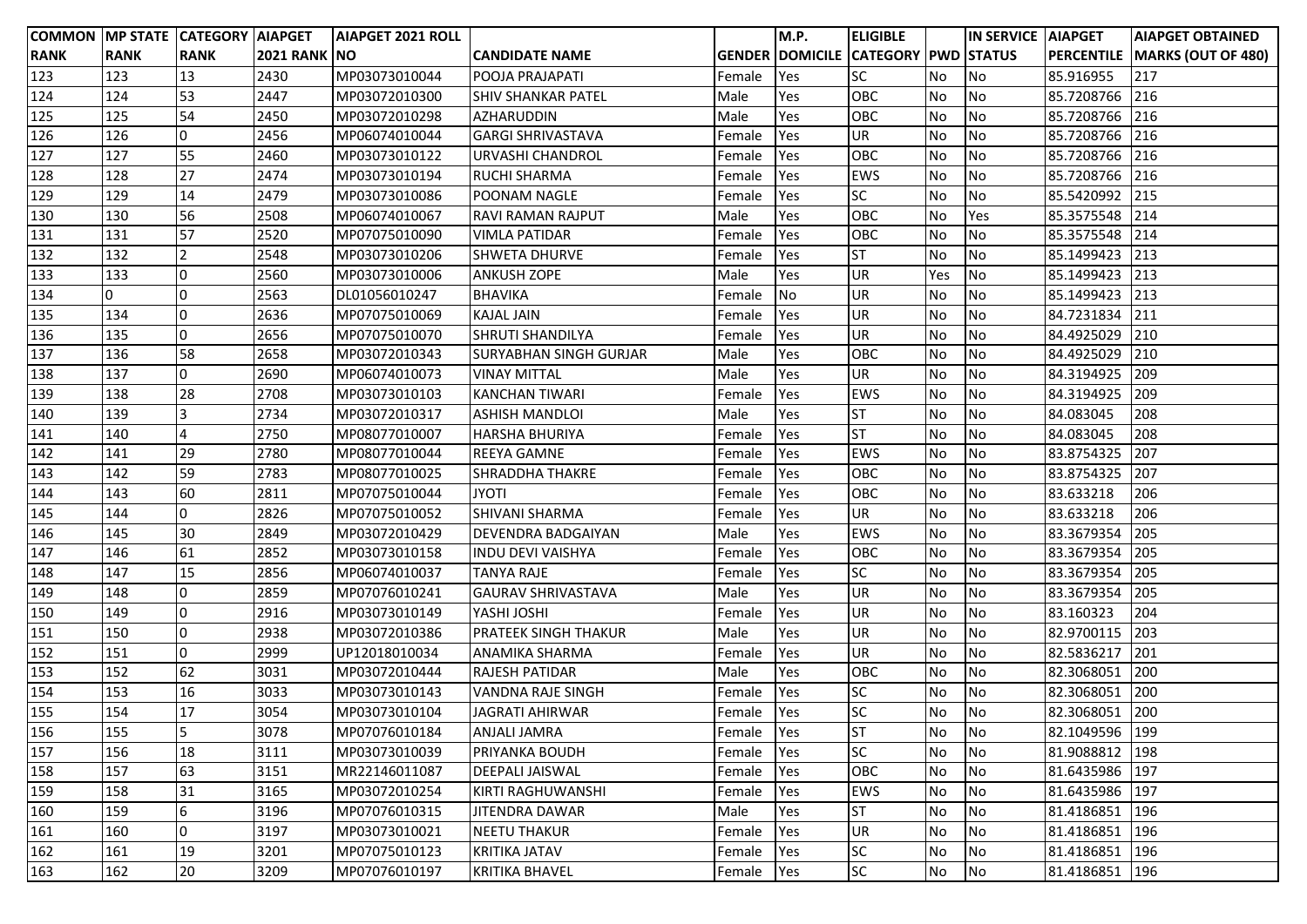| COMMON MP STATE CATEGORY AIAPGET |             |                |                     | <b>AIAPGET 2021 ROLL</b> |                                |        | M.P.       | <b>ELIGIBLE</b>                            |           | IN SERVICE AIAPGET |                | <b>AIAPGET OBTAINED</b>              |
|----------------------------------|-------------|----------------|---------------------|--------------------------|--------------------------------|--------|------------|--------------------------------------------|-----------|--------------------|----------------|--------------------------------------|
| <b>RANK</b>                      | <b>RANK</b> | <b>RANK</b>    | <b>2021 RANK NO</b> |                          | CANDIDATE NAME                 |        |            | <b>GENDER DOMICILE CATEGORY PWD STATUS</b> |           |                    |                | <b>PERCENTILE MARKS (OUT OF 480)</b> |
| 164                              | 163         | 64             | 3249                | MP03072010288            | SANJEEV YADAV                  | Male   | Yes        | OBC                                        | <b>No</b> | No                 | 81.1649366     | 195                                  |
| 165                              | 164         | 0              | 3252                | MP03073010045            | <b>SURABHI KHARE</b>           | Female | Yes        | UR                                         | No        | No                 | 81.1649366     | 195                                  |
| 166                              | 165         | 21             | 3259                | MP07076010254            | <b>ARUN SINGH SOLANKI</b>      | Male   | Yes        | SC                                         | No        | No                 | 81.1649366     | 195                                  |
| 167                              | 166         | 22             | 3271                | MP03072010406            | <b>SURENDRA KUMAR SIKARWAR</b> | Male   | Yes        | SC                                         | No        | No                 | 81.0265283     | 194                                  |
| 168                              | 167         | 65             | 3292                | MP03073010055            | <b>BHAVNA KHANDAGRE</b>        | Female | Yes        | OBC                                        | <b>No</b> | No                 | 80.8419839     | 193                                  |
| 169                              | 0           | $\overline{0}$ | 3362                | RJ06090010263            | <b>DEEPIKA AGRAWAL</b>         | Female | No         | UR                                         | No        | No                 | 80.461361      | 191                                  |
| 170                              | 168         | 66             | 3379                | MP03073010043            | <b>SONAM NEMA</b>              | Female | Yes        | OBC                                        | No        | No                 | 80.461361      | 191                                  |
| 171                              | 169         | 23             | 3436                | MP08077010093            | DR. PANKAJ KUMAR MESHRAM       | Male   | Yes        | SC                                         | No        | Yes                | 80.0346021     | 189                                  |
| 172                              | 170         | 0              | 3463                | UP10015010025            | YOGESH KUMAR SHARMA            | Male   | Yes        | UR                                         | No        | Yes                | 79.8212226     | 188                                  |
| 173                              | 171         | 32             | 3490                | MP03073010231            | <b>SHIVANGI SINGH PARIHAR</b>  | Female | Yes        | <b>EWS</b>                                 | No        | <b>No</b>          | 79.8212226     | 188                                  |
| 174                              | 172         | 0              | 3500                | UP01013010136            | <b>SANTOSH SHARMA</b>          | Male   | Yes        | UR                                         | No        | No                 | 79.567474      | 187                                  |
| 175                              | 173         | 67             | 3510                | MP03073010029            | <b>ARTI SOLANKI</b>            | Female | Yes        | OBC                                        | <b>No</b> | No                 | 79.567474      | 187                                  |
| 176                              | 174         | 33             | 3589                | MP06074010046            | PREETI PARASHAR                | Female | Yes        | EWS                                        | No        | <b>No</b>          | 79.0426759     | 185                                  |
| 177                              | 175         | 68             | 3650                | MP03073010215            | <b>MEDHA SARAF</b>             | Female | Yes        | OBC                                        | No        | No                 | 78.8696655     | 184                                  |
| 178                              | 176         | 24             | 3665                | MP08077010038            | <b>RASHMI NEMA</b>             | Female | Yes        | <b>SC</b>                                  | No        | Yes                | 78.6620531     | 183                                  |
| 179                              | 177         | 0              | 3666                | MP03073010093            | <b>RUPA KANWAR SHEKHAWAT</b>   | Female | Yes        | <b>UR</b>                                  | No        | No                 | 78.6620531     | 183                                  |
| 180                              | 178         | 25             | 3673                | MP07075010098            | <b>NUPUR KARODIWAL</b>         | Female | Yes        | SC                                         | No        | No                 | 78.6620531     | 183                                  |
| 181                              | 179         | 34             | 3759                | MP08077010056            | NIKITA MISHRA                  | Female | Yes        | <b>EWS</b>                                 | No        | No                 | 78.2583622     | 181                                  |
| 182                              | 180         | $\overline{7}$ | 3798                | MP06074010026            | <b>PRIYANKA DHURWEY</b>        | Female | Yes        | <b>ST</b>                                  | No        | No                 | 78.0046136     | 180                                  |
| 183                              | 181         | 26             | 3808                | MP06074010045            | <b>ARTI NAROLIYA</b>           | Female | Yes        | SC                                         | No        | No                 | 78.0046136     | 180                                  |
| 184                              | 182         | 35             | 3847                | MP03073010064            | <b>ROSHNI TIWARI</b>           | Female | Yes        | EWS                                        | No        | No                 | 77.7912341     | 179                                  |
| 185                              | 183         | 27             | 3853                | MP06074010052            | <b>ANITA PATIYA</b>            | Female | Yes        | SC                                         | No        | Yes                | 77.6239908 178 |                                      |
| 186                              | 184         | 28             | 3854                | MP06074010071            | DR. RAY SINGH                  | Male   | Yes        | SC                                         | No        | Yes                | 77.6239908     | 178                                  |
| 187                              | 185         | 36             | 3860                | MP03072010312            | <b>SHYAM SANGTANI</b>          | Male   | Yes        | <b>EWS</b>                                 | No        | No                 | 77.6239908     | 178                                  |
| 188                              | 186         | 29             | 3882                | MP07076010335            | <b>DINESH GURJAR</b>           | Male   | Yes        | SC                                         | No        | Yes                | 77.4221453 177 |                                      |
| 189                              | 187         | 37             | 3902                | RJ11093010025            | <b>KAJAL SIKARWAR</b>          | Female | Yes        | <b>EWS</b>                                 | No        | No                 | 77.4221453     | 177                                  |
| 190                              | 188         | $\overline{8}$ | 3915                | MP06074010027            | PARVATI KHARADI                | Female | Yes        | <b>ST</b>                                  | <b>No</b> | No                 | 77.4221453     | 177                                  |
| 191                              | 189         | 69             | 3955                | MP03072010244            | <b>CHETNA SAHU</b>             | Female | Yes        | OBC                                        | No        | No                 | 77.1741638     | 176                                  |
| 192                              | 190         | 0              | 3968                | MP07075010136            | <b>PRANJALI BHARDWAJ</b>       | Female | Yes        | UR                                         | No        | Yes                | 76.839677      | 175                                  |
| 193                              | 191         | 30             | 4017                | MP08077010032            | <b>NEELAM CHAKRAVARTY</b>      | Female | Yes        | SC                                         | No        | No                 | 76.6320646     | 174                                  |
| 194                              | 192         | 70             | 4053                | MP03072010272            | <b>UMESH KUMAR TAMRAKAR</b>    | Male   | Yes        | OBC                                        | No        | Yes                | 76.3379469     | 173                                  |
| 195                              | 193         | 38             | 4062                | MP03072010441            | <b>RAHUL SOUDAWAT</b>          | Male   | Yes        | <b>EWS</b>                                 | No        | No                 | 76.3379469     | 173                                  |
| 196                              | 194         | 71             | 4120                | MP07075010083            | NIHARIKA VERMA                 | Female | <b>Yes</b> | <b>OBC</b>                                 | No        | No                 | 76.0726644 172 |                                      |
| 197                              | 195         | 9              | 4134                | MP06074010031            | <b>MITALI VERMA</b>            | Female | Yes        | <b>ST</b>                                  | No        | No                 | 76.0726644 172 |                                      |
| 198                              | 196         | 10             | 4186                | MP07076010179            | <b>HEMA BORYALE</b>            | Female | Yes        | <b>ST</b>                                  | No        | <b>No</b>          | 75.8073818 171 |                                      |
| 199                              | 197         | 0              | 4198                | MP08077010014            | <b>ARTI DIXIT</b>              | Female | Yes        | UR                                         | No        | Yes                | 75.4844291 170 |                                      |
| 200                              | 198         | 39             | 4203                | MP06074010004            | <b>MAHIMA SHARMA</b>           | Female | Yes        | <b>EWS</b>                                 | No        | No                 | 75.4844291 170 |                                      |
| 201                              | 199         | 40             | 4217                | MP07075010035            | <b>RASHMI JAIN</b>             | Female | Yes        | EWS                                        | No        | No                 | 75.4844291     | 170                                  |
| 202                              | 200         | 31             | 4297                | MP03073010090            | PRERNA MARATHE                 | Female | Yes        | SC                                         | No        | Yes                | 74.9596309     | 168                                  |
| 203                              | 201         | 11             | 4307                | MP07075010141            | <b>RANU GAULKAR</b>            | Female | Yes        | <b>ST</b>                                  | No        | No                 | 74.9596309     | 168                                  |
| 204                              | 202         | O              | 4385                | MP03072010363            | <b>PUNEET SINGH</b>            | Male   | Yes        | UR                                         | <b>No</b> | Yes                | 74.4809689     | 166                                  |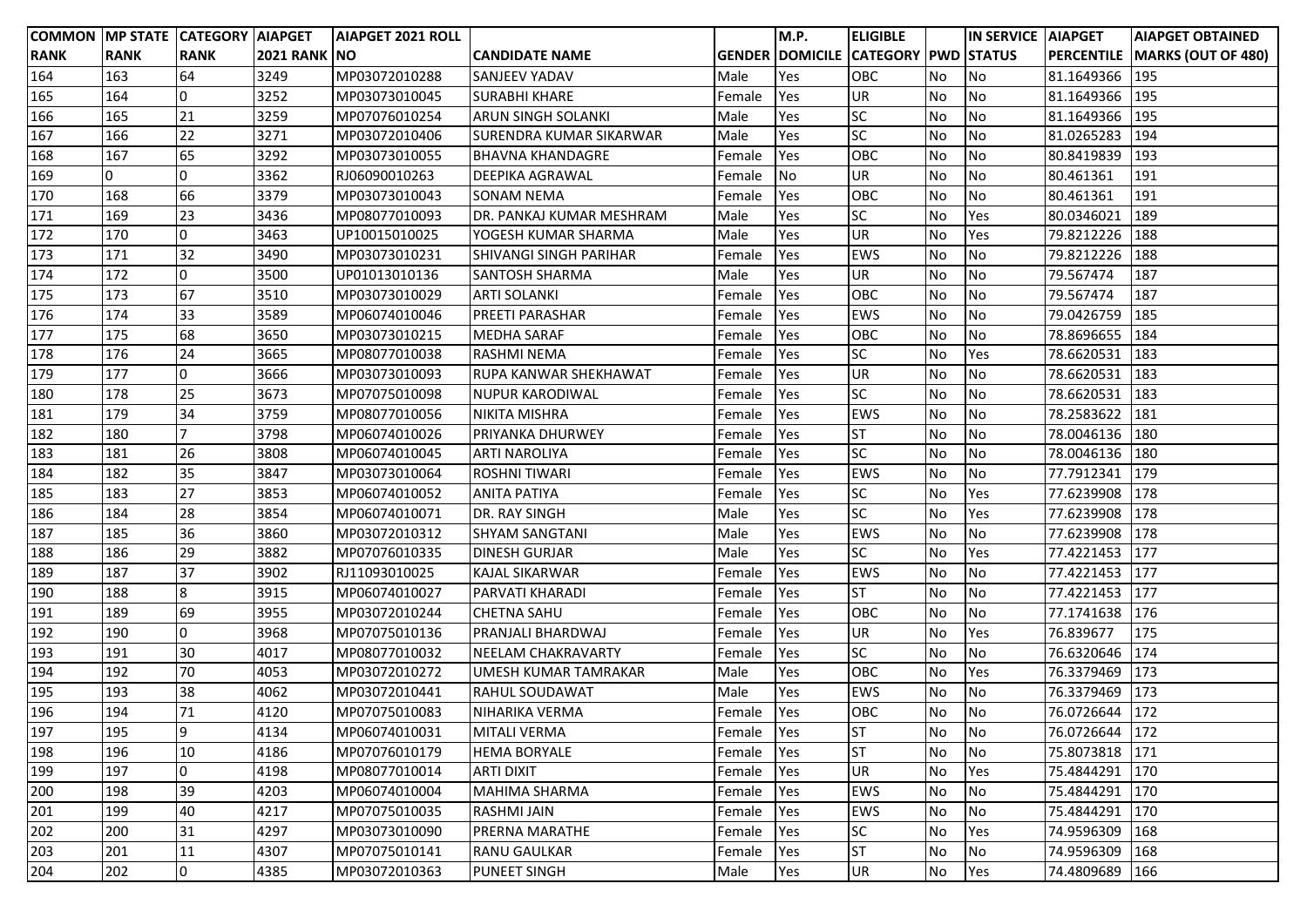|             |             | COMMON MP STATE CATEGORY AIAPGET |                      | <b>AIAPGET 2021 ROLL</b> |                         |        | M.P.      | <b>ELIGIBLE</b>                            |    | <b>IN SERVICE AIAPGET</b> |                | <b>AIAPGET OBTAINED</b>                |
|-------------|-------------|----------------------------------|----------------------|--------------------------|-------------------------|--------|-----------|--------------------------------------------|----|---------------------------|----------------|----------------------------------------|
| <b>RANK</b> | <b>RANK</b> | <b>RANK</b>                      | <b>2021 RANK INO</b> |                          | CANDIDATE NAME          |        |           | <b>GENDER DOMICILE CATEGORY PWD STATUS</b> |    |                           |                | <b>PERCENTILE   MARKS (OUT OF 480)</b> |
| 205         | 203         | 12                               | 4396                 | MP06074010033            | <b>BABLI MANDLOI</b>    | Female | Yes       | <b>ST</b>                                  | No | No                        | 74.4809689     | 166                                    |
| 206         | 204         | 0                                | 4531                 | MP07075010094            | <b>SONIYA GUPTA</b>     | Female | Yes       | <b>UR</b>                                  | No | No                        | 73.8465975     | 164                                    |
| 207         | 205         | 72                               | 4532                 | MP03073010133            | <b>NAINSI RATHORE</b>   | Female | Yes       | OBC                                        | No | No                        | 73.8465975     | 164                                    |
| 208         | 206         | 32                               | 4538                 | MP03073010146            | <b>TARULATA ATHNERE</b> | Female | Yes       | <b>SC</b>                                  | No | No                        | 73.627451      | 163                                    |
| 209         | 0           | 0                                | 4575                 | UP18021010251            | AMIT KUMAR SHARMA       | Male   | No        | <b>UR</b>                                  | No | No                        | 73.4256055     | 162                                    |
| 210         | 207         | 0                                | 4591                 | MP03072010348            | PRASHANT JAIN           | Male   | Yes       | UR                                         | No | No                        | 73.4256055     | 162                                    |
| 211         | 208         | 0                                | 4639                 | MP06074010065            | KSHITIJ KUMAR DUBEY     | Male   | Yes       | <b>UR</b>                                  | No | No                        | 73.160323      | 161                                    |
| 212         | 209         | 13                               | 4644                 | MP07075010162            | PRATIKSHA NINAMA        | Female | Yes       | <b>ST</b>                                  | No | No                        | 73.160323      | 161                                    |
| 213         | 210         | 33                               | 4657                 | MP06074010083            | <b>ANIL JATAV</b>       | Male   | Yes       | <b>SC</b>                                  | No | Yes                       | 72.739331      | 160                                    |
| 214         | 211         | 73                               | 4700                 | MP03072010349            | <b>LALIT SOLANKI</b>    | Male   | Yes       | OBC                                        | No | No                        | 72.739331      | 160                                    |
| 215         | 212         | 34                               | 4826                 | MP03073010125            | PRATEETI MESHRAM        | Female | Yes       | <b>SC</b>                                  | No | No                        | 72.0242215     | 158                                    |
| 216         | 213         | 0                                | 4852                 | MP08077010060            | SHASHI KANT DWIVEDI     | Male   | Yes       | <b>UR</b>                                  | No | Yes                       | 71.7935409     | 157                                    |
| 217         | 0           | 0                                | 4887                 | UP08014010010            | <b>KIRAN VERMA</b>      | Female | No        | <b>UR</b>                                  | No | <b>No</b>                 | 71.7935409     | 157                                    |
| 218         | 214         | 14                               | 4908                 | MP07075010096            | <b>SUMITRA</b>          | Female | Yes       | <b>ST</b>                                  | No | No                        | 71.5109573     | 156                                    |
| 219         | 215         | 41                               | 4940                 | MP03073010140            | PRATISHTHA DWIVEDI      | Female | Yes       | <b>EWS</b>                                 | No | No                        | 71.5109573     | 156                                    |
| 220         | 216         | 74                               | 4950                 | MP03072010235            | KHUSHBOO RAI            | Female | Yes       | OBC                                        | No | No                        | 71.1361015     | 155                                    |
| 221         | 217         | 0                                | 5006                 | MP03073010191            | <b>ANITA RAJPUT</b>     | Female | Yes       | UR                                         | No | Yes                       | 70.905421      | 154                                    |
| 222         | 218         | l0                               | 5008                 | MP03072010401            | <b>ABHAY CHAUBEY</b>    | Male   | Yes       | <b>UR</b>                                  | No | Yes                       | 70.905421      | 154                                    |
| 223         | 219         | 35                               | 5067                 | MP03072010294            | MAHENDRA HARIVANSHI     | Male   | Yes       | <b>SC</b>                                  | No | No                        | 70.5940023     | 153                                    |
| 224         | 220         | 15                               | 5079                 | MP07075010068            | <b>BABITA JAMRA</b>     | Female | Yes       | <b>ST</b>                                  | No | No                        | 70.5940023     | 153                                    |
| 225         | 221         | 75                               | 5133                 | MP03073010228            | RUKHSANA SHEIKH         | Female | Yes       | OBC                                        | No | No                        | 70.2595156     | 152                                    |
| 226         | 222         | l0                               | 5179                 | MP03073010054            | KHUSHBOO GULWANI        | Female | Yes       | <b>UR</b>                                  | No | No                        | 69.9250288     | 151                                    |
| 227         | 223         | 16                               | 5190                 | MP03072010452            | NAGENDRA KUMAR SONWANI  | Male   | Yes       | <b>ST</b>                                  | No | No                        | 69.9250288     | 151                                    |
| 228         | 224         | l0                               | 5221                 | MP07076010201            | <b>ASHISH TIWARI</b>    | Male   | Yes       | <b>UR</b>                                  | No | No                        | 69.532872      | 150                                    |
| 229         | 225         | 36                               | 5328                 | MP03072010305            | PRADEEP KUMARE JHARE    | Male   | Yes       | <b>SC</b>                                  | No | Yes                       | 69.0023068     | 148                                    |
| 230         | 226         | l0                               | 5331                 | MP06074010014            | DR. POOJA PARASHAR      | Female | Yes       | <b>UR</b>                                  | No | Yes                       | 69.0023068     | 148                                    |
| 231         | 227         | 76                               | 5382                 | MP03072010374            | RAHUL CHOURASIA         | Male   | Yes       | OBC                                        | No | Yes                       | 68.7370242     | 147                                    |
| 232         | 228         | 77                               | 5404                 | MP03073010227            | SANIYA QURESHI          | Female | Yes       | OBC                                        | No | No                        | 68.7370242     | 147                                    |
| 233         | 229         | 37                               | 5422                 | MP03072010408            | DR ASHOK KUMAR PUSHKAR  | Male   | Yes       | <b>SC</b>                                  | No | Yes                       | 68.4083045     | 146                                    |
| 234         | 230         | 78                               | 5429                 | MP03072010318            | SAURABH SINGH           | Male   | Yes       | OBC                                        | No | Yes                       | 68.4083045     | 146                                    |
| 235         | 0           | 0                                | 5479                 | MR16129010235            | RITOO VISHWAKARMA       | Female | <b>No</b> | UR                                         | No | No                        | 67.9930796     | 145                                    |
| 236         | 231         | 79                               | 5578                 | MP03073010165            | APEKSHA UMATE           | Female | Yes       | OBC                                        | No | No                        | 67.6643599     | 144                                    |
| 237         | 0           | 0                                | 5659                 | HR06067010188            | RAJAT                   | Male   | <b>No</b> | <b>UR</b>                                  | No | No.                       | 67.295271      | 143                                    |
| 238         | 232         | 0                                | 5671                 | MP03072010331            | <b>RISHABH DWIVEDI</b>  | Male   | Yes       | <b>UR</b>                                  | No | No                        | 67.295271      | 143                                    |
| 239         | 233         | 17                               | 5677                 | MP07075010091            | MANISHA BHANDARI        | Female | Yes       | <b>ST</b>                                  | No | Yes                       | 66.9665513 142 |                                        |
| 240         | 234         | 80                               | 5805                 | MP03072010450            | <b>SUSHEEL SINGROLI</b> | Male   | Yes       | OBC                                        | No | No                        | 66.2456747 140 |                                        |
| 241         | 235         | 0                                | 5844                 | MP03073010152            | NIKEETA CHOUDHARY       | Female | Yes       | UR                                         | No | No                        | 66.2456747     | 140                                    |
| 242         | 236         | 81                               | 5859                 | MP03073010107            | <b>UMA KUSHWAH</b>      | Female | Yes       | OBC                                        | No | Yes                       | 65.9573241     | 139                                    |
| 243         | 237         | 38                               | 5952                 | MP03073010169            | SAVITA PUSHKAR          | Female | Yes       | <b>SC</b>                                  | No | Yes                       | 65.4267589     | 137                                    |
| 244         | 238         | 82                               | 6044                 | MP03073010058            | RAVINA LAHARPURE        | Female | Yes       | OBC                                        | No | No                        | 64.982699      | 136                                    |
| 245         | 239         | 18                               | 6084                 | MP07075010121            | <b>LALITA RAWAT</b>     | Female | Yes       | <b>ST</b>                                  | No | Yes                       | 64.3540946     | 135                                    |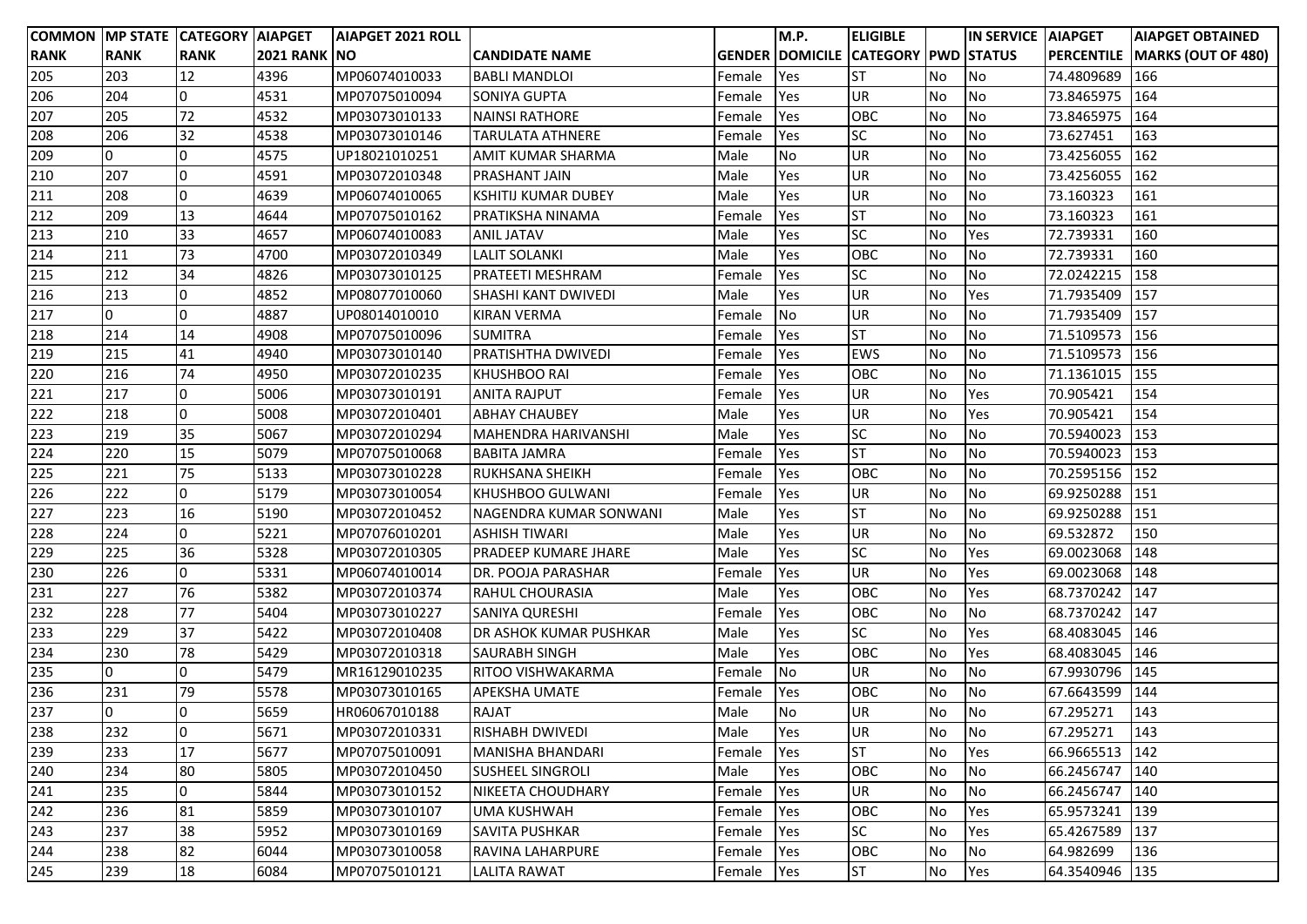| COMMON MP STATE CATEGORY AIAPGET |             |                 |                     | <b>AIAPGET 2021 ROLL</b> |                              |        | M.P.      | <b>ELIGIBLE</b>                            |           | IN SERVICE   AIAPGET |            | <b>AIAPGET OBTAINED</b>       |
|----------------------------------|-------------|-----------------|---------------------|--------------------------|------------------------------|--------|-----------|--------------------------------------------|-----------|----------------------|------------|-------------------------------|
| <b>RANK</b>                      | <b>RANK</b> | <b>RANK</b>     | <b>2021 RANK NO</b> |                          | <b>CANDIDATE NAME</b>        |        |           | <b>GENDER DOMICILE CATEGORY PWD STATUS</b> |           |                      |            | PERCENTILE MARKS (OUT OF 480) |
| 246                              | 240         | 0               | 6085                | MP03073010085            | <b>NIDHI SINGHAI</b>         | Female | Yes       | <b>UR</b>                                  | <b>No</b> | No                   | 64.3540946 | 135                           |
| 247                              | 241         | 19              | 6107                | MP07076010266            | <b>KALPESH MAIDA</b>         | Male   | Yes       | <b>ST</b>                                  | No        | No                   | 64.3540946 | 135                           |
| 248                              | 242         | 83              | 6283                | MP03073010221            | <b>MANSI YADAV</b>           | Female | Yes       | OBC                                        | <b>No</b> | No                   | 63.6966551 | 133                           |
| 249                              | 243         | 39              | 6306                | MP07075010114            | <b>MANJULI KARTIKEY</b>      | Female | Yes       | <b>SC</b>                                  | <b>No</b> | No                   | 63.3160323 | 132                           |
| 250                              | 244         | l0              | 6367                | MP03073010138            | <b>RUBY JAIN</b>             | Female | Yes       | <b>UR</b>                                  | No        | No                   | 63.0103806 | 131                           |
| 251                              | 245         | 42              | 6380                | MP08077010015            | <b>SHALINI TIWARI</b>        | Female | Yes       | <b>EWS</b>                                 | No        | No                   | 63.0103806 | 131                           |
| 252                              | 246         | 84              | 6486                | MP07076010332            | <b>RAHUL NAGAR</b>           | Male   | Yes       | OBC                                        | <b>No</b> | No                   | 62.4625144 | 130                           |
| 253                              | 0           | 0               | 6532                | UP12019010154            | KM SHWETA GUPTA              | Female | No        | UR                                         | <b>No</b> | No                   | 62.1856978 | 129                           |
| 254                              | 247         | 20              | 6562                | MP07076010322            | KULDEEP SINGH KATARE         | Male   | Yes       | <b>ST</b>                                  | <b>No</b> | Yes                  | 61.816609  | 128                           |
| 255                              | 248         | 85              | 6642                | MP03073010089            | RITAMBHARA KURMI             | Female | Yes       | OBC                                        | No        | No                   | 61.4821223 | 127                           |
| 256                              | 249         | 21              | 6648                | MR17135010254            | <b>DEEKSHA DHURVE</b>        | Female | Yes       | <b>ST</b>                                  | <b>No</b> | No                   | 61.4821223 | 127                           |
| 257                              | 250         | 22              | 6688                | MP07075010132            | MAYA DEWDA                   | Female | Yes       | <b>ST</b>                                  | No        | No                   | 61.0265283 | 126                           |
| 258                              | 251         | l0              | 6703                | MP03073010035            | <b>GARVITA SAXENA</b>        | Female | Yes       | <b>UR</b>                                  | No        | Yes                  | 61.0265283 | 126                           |
| 259                              | 252         | 40              | 6716                | MP03072010409            | <b>GAURAV PANYA</b>          | Male   | Yes       | <b>SC</b>                                  | No        | No                   | 61.0265283 | 126                           |
| 260                              | 253         | 0               | 6746                | MP07075010031            | <b>AYUSHI MAITHA</b>         | Female | Yes       | <b>UR</b>                                  | <b>No</b> | No                   | 61.0265283 | 126                           |
| 261                              | 254         | 41              | 6764                | UP01013010047            | JAYA PRADA VERMA             | Female | Yes       | <b>SC</b>                                  | No        | No                   | 60.4786621 | 125                           |
| 262                              | 255         | 23              | 6794                | MP07076010214            | <b>RAHUL RATAN UIKEY</b>     | Male   | Yes       | <b>ST</b>                                  | <b>No</b> | No                   | 60.4786621 | 125                           |
| 263                              | 256         | 24              | 6920                | MP08077010057            | <b>HEMRAJ</b>                | Male   | Yes       | <b>ST</b>                                  | <b>No</b> | No                   | 59.8039216 | 123                           |
| 264                              | 0           | l0              | 6959                | MR19138010604            | <b>PATIL SAGAR VISHWAS</b>   | Male   | <b>No</b> | UR                                         | <b>No</b> | No                   | 59.8039216 | 123                           |
| 265                              | l0          | l0              | 7017                | MR19138010465            | <b>MOHIT JAIN</b>            | Male   | <b>No</b> | <b>UR</b>                                  | <b>No</b> | No                   | 59.4521338 | 122                           |
| 266                              | 257         | 25              | 7036                | MP03073010190            | LALITA UIKEY                 | Female | Yes       | <b>ST</b>                                  | No        | Yes                  | 59.088812  | 121                           |
| 267                              | 258         | 26              | 7063                | MP03073010097            | <b>MANISHA DAWAR</b>         | Female | Yes       | <b>ST</b>                                  | <b>No</b> | No                   | 59.088812  | 121                           |
| 268                              | 0           | l0              | 7073                | HR06067010171            | MANISH                       | Male   | No        | UR                                         | <b>No</b> | No                   | 59.088812  | 121                           |
| 269                              | 259         | 42              | 7099                | MP06074010084            | DR KHAGENDRA SAGAR           | Male   | Yes       | <b>SC</b>                                  | <b>No</b> | Yes                  | 58.4486736 | 120                           |
| 270                              | 260         | 43              | 7173                | MP03073010033            | <b>DEEPIKA JHARIYA</b>       | Female | Yes       | <b>SC</b>                                  | <b>No</b> | No                   | 58.4486736 | 120                           |
| 271                              | 261         | 43              | 7187                | MP07076010225            | <b>ABHISHEK AGRAWAL</b>      | Male   | Yes       | <b>EWS</b>                                 | No        | No                   | 58.4486736 | 120                           |
| 272                              | 262         | 44              | 7190                | MP03073010034            | RAGNI RAJA BUNDELA           | Female | Yes       | <b>EWS</b>                                 | No        | No                   | 58.4486736 | 120                           |
| 273                              | 263         | $\overline{27}$ | 7295                | MP07075010048            | <b>SUGAM</b>                 | Female | Yes       | <b>ST</b>                                  | No        | No                   | 57.6989619 | 118                           |
| 274                              | 264         | 44              | 7338                | MP07076010319            | <b>BHUPENDRA GOLAWTIYA</b>   | Male   | Yes       | <b>SC</b>                                  | No        | Yes                  | 57.3010381 | 117                           |
| 275                              | 265         | 28              | 7351                | MP03073010185            | <b>LEENA THAKUR</b>          | Female | Yes       | <b>ST</b>                                  | No        | No                   | 57.3010381 | 117                           |
| 276                              | 266         | 45              | 7444                | MP03073010168            | DIKSHA SIKARIYA              | Female | Yes       | <b>SC</b>                                  | No        | No                   | 56.9550173 | 116                           |
| 277                              | 267         | 46              | 7514                | MP03072010328            | PRAFULL KUMAR REKWAL         | Male   | Yes       | <b>SC</b>                                  | No        | No                   | 56.3091119 | 115                           |
| 278                              | 268         | l0              | 7571                | MP03073010121            | VAISHALI JAIN                | Female | Yes       | <b>UR</b>                                  | No        | No.                  | 56.3091119 | 115                           |
| 279                              | 269         | 45              | 7645                | MP03072010373            | SIDDHANT JAIN                | Male   | Yes       | <b>EWS</b>                                 | No        | No                   | 55.8189158 | 114                           |
| 280                              | 270         | 29              | 7692                | MP07075010161            | AKANSHA JAMERE               | Female | Yes       | <b>ST</b>                                  | No        | No                   | 55.3690888 | 113                           |
| 281                              | 271         | 0               | 7729                | MP03072010358            | <b>SUNDARAM SHUKLA</b>       | Male   | Yes       | <b>UR</b>                                  | No        | No                   | 55.3690888 | 113                           |
| 282                              | 272         | 86              | 7771                | MP03073010038            | <b>VIDHI JAISWAL</b>         | Female | Yes       | OBC                                        | <b>No</b> | No                   | 54.9192618 | 112                           |
| 283                              | 0           | 0               | 7823                | MR16129010166            | SULOCHANA PRASHANT CHAUDHARI | Female | No        | UR                                         | <b>No</b> | No                   | 54.5213379 | 111                           |
| 284                              | 273         | l0              | 7900                | MP07076010341            | <b>DR PRAMOD TIWARI</b>      | Male   | Yes       | UR                                         | <b>No</b> | Yes                  | 53.7600923 | 110                           |
| 285                              | 0           | 0               | 7933                | MP03073010203            | <b>NIKHAT NASREEN</b>        | Female | No        | UR                                         | No        | No                   | 53.7600923 | 110                           |
| 286                              | 274         | O               | 7937                | MR22145011808            | <b>RANA RS TOMAR</b>         | Male   | Yes       | <b>UR</b>                                  | No        | No                   | 53.7600923 | 110                           |